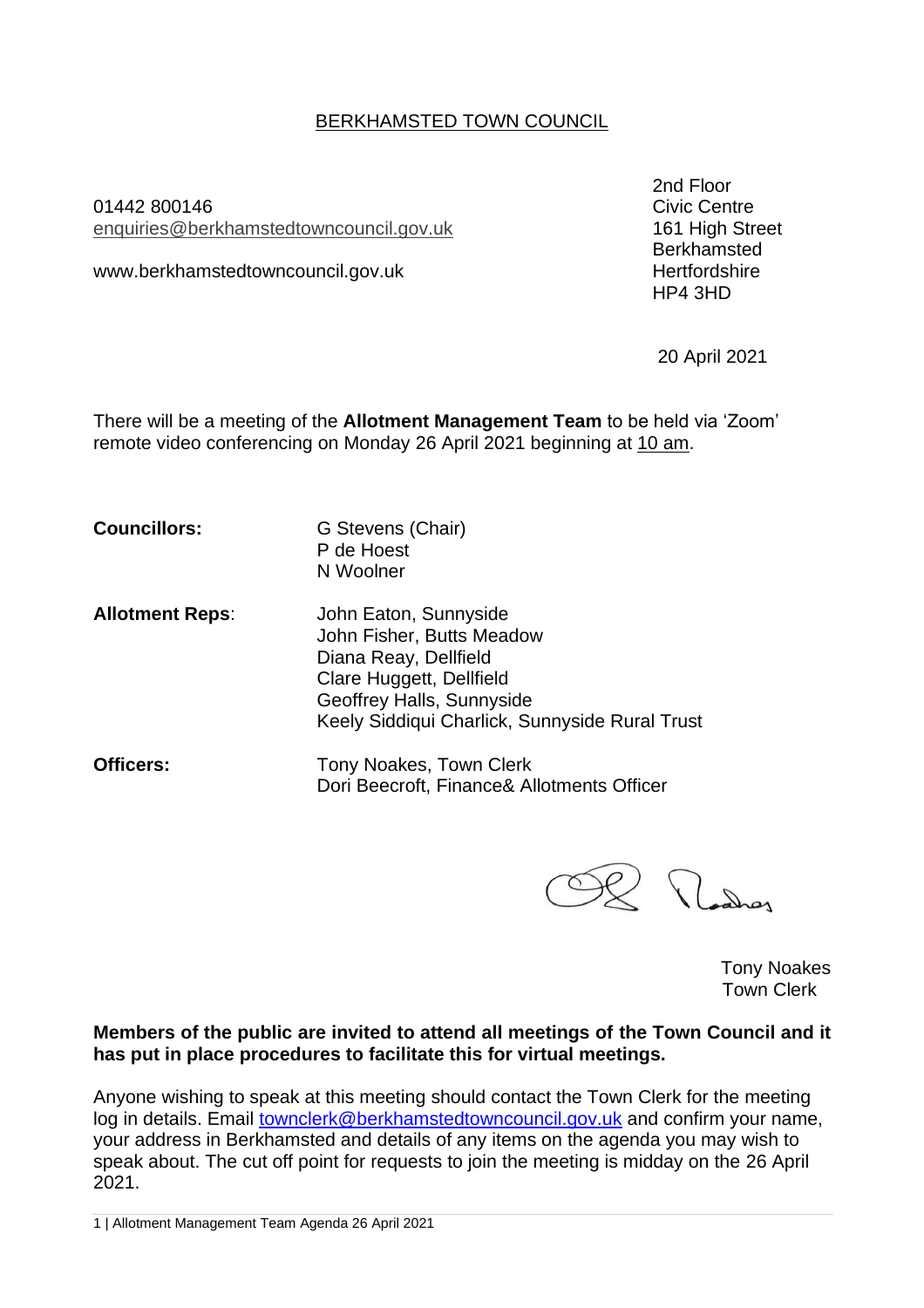## **AGENDA**

### **OPENING MATTERS**

#### **AMT 9/21 Apologies for Absence**

To receive any **apologies for absence**.

### **AMT 10/21 Minutes of the previous Meeting**

(i) To approve the minutes of the previous meeting held on 25 January 2021 (previously circulated).

## (ii) **Minutes Actions – 25 January 2021**

| <b>Reference</b> | <b>Action</b>                                                                                                         | <b>Complete</b> | <b>Outstanding -</b><br><b>Responsibility</b> |
|------------------|-----------------------------------------------------------------------------------------------------------------------|-----------------|-----------------------------------------------|
| 4/21             | Plot rental pricing scenarios to<br>be modelled and proposals<br>brought forward to the next<br>AMT on 26 April 2021. | $\checkmark$    | Town Clerk &<br><b>Finance Officer</b>        |
| 5/21             | Wood Chip deliveries to<br>allotments - protocol.                                                                     |                 | Town Clerk &<br>Sunnyside<br>Representatives  |
| 7/21             | Liaise with SRT to see if SRT<br>can quote for future project<br>requirements.                                        | ✓               | <b>Town Clerk</b>                             |

#### **AMT 11/21 Public Participation**

To invite any public participation

(i) Any members of the public present.

# **FINANCE MATTERS**

#### **AMT 12/21 Income and Expenditure Report**

- (i) Allotment financial income & expenditure, 2020/21 actual and approved 2021/22 budget.
- (ii) Rent demand scenarios for 2021/22.

# **ALLOTMENT MATTERS**

**AMT 13/21** To consider, as appropriate, allotment and plot inspection reports and other current matters at: